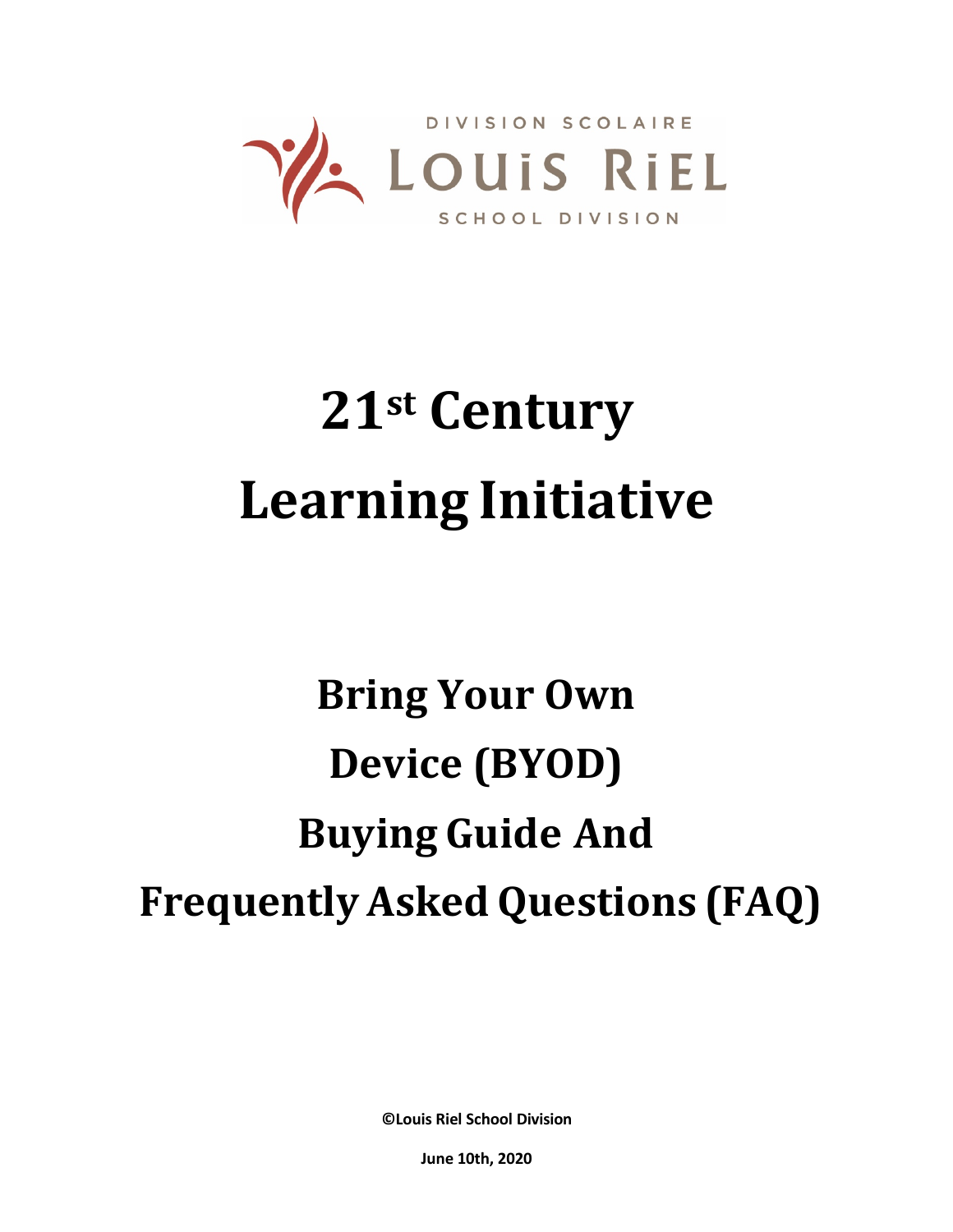### **21st Century Learning Initiative Device Buying Guide**

This document provides the requirements for bringing your own device (BYOD) or purchasing a device for the  $21<sup>st</sup>$ Century Learning Initiative in your school in the Louis Riel School Division (LRSD). This information may be updated from time to time. Please visit your school's web page for the most recent version of this information.

#### **General Information**

Students will require a laptop or tablet for the school year and the device will need to interact with the Louis Riel School Division (LRSD) network environment. Windows and Apple laptops are well suited for this initiative as well as iPads (When used with a keyboard). Chromebooks and Android tablets (with a keyboard) can also be used but are limited in some areas of the Office 365 suite. (OneNote is one example)

#### **Important Factors to Consider**

Based on our experience with technology in schools, we offer the following recommendations:

- Cost:
- $\Box$  Purchasing a new laptop or tablet can range in price from \$300 and up. However, a device in the \$300 to \$600 range will be suitable for this program.
- Portability of the device:
	- $\Box$  You will want the device to comfortably fit in your child's school backpack without weighing them down. On average a 15" laptop can weigh as much as 2.4 kgs (5.6 lbs.) or more.
- Battery life:
	- $\Box$  Choose a device with at least six hours of battery life, which should be enough for the school day.
- Keyboard:
	- $\Box$  A keyboard for taking notes, completing assignments and researching is strongly recommended.
	- Wireless Network Capabilities
	- $\Box$  The device must have Wi-Fi/wireless capabilities
	- $\square$  Suitable CPU, memory and storage capabilities (students have 1 TB of storage i[n OneDrive](https://support.office.com/en-us/article/get-started-with-onedrive-work-or-school-b30da4eb-ddd2-44b6-943b-e6fbfc6b8dde) when enrolled in LRSD).
	- $\Box$  Eight gigabits of memory, etc.
- Screen size & graphics:
	- $\Box$  Screens should be nine inches or bigger.
- Durability:
	- $\Box$  Is the device built to last with solid construction and parts?
- Latest version:
	- $\Box$  The newer the device, the less you will have to worry about compatibility and the next upgrade.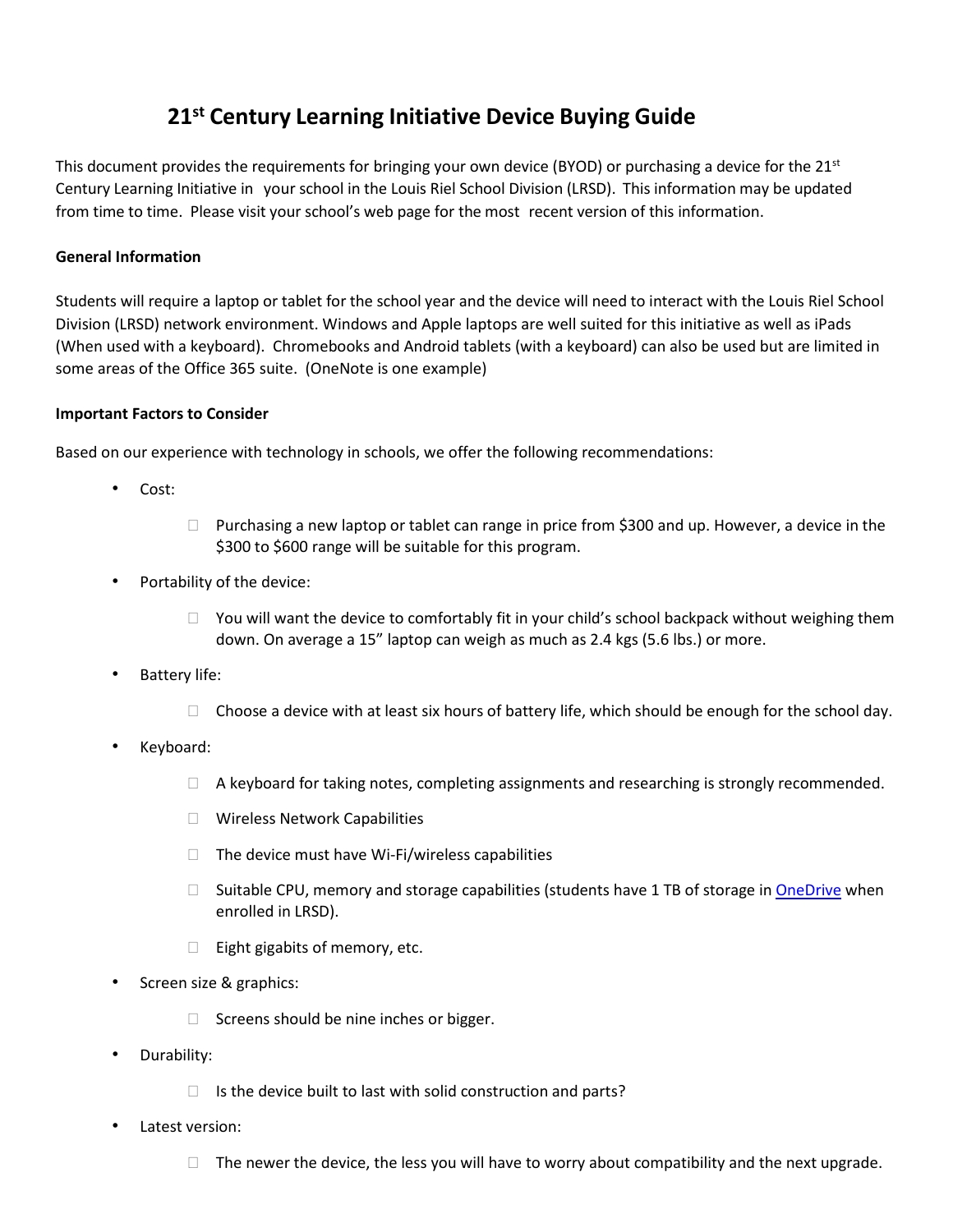- Software:
	- $\Box$  Buying additional software packages is not required. All LRSD students are eligible for the Microsoft Student Advantage program. This program provides **Microsoft Office** to all students in the division free of charge for up to five computers (Mac or PC). Students will be directed how to download and [install](https://portal.office.com/) the Office suite at the beginning of the school year.
- Previously Owned Equipment
	- $\Box$  If you decide to purchase a used device, please check to see that the battery life is sufficient. It should last for 4-6 hours.

#### **When to Purchase**

Purchasing the device as close as possible to the start of the school year (July-August) will have a couple of advantages:

- 1. Historically, there has been great back to school specials available from computer vendors.
- 2. Less use in advance of the start of the school year will result in a device with a battery at peak performance and capacity.

#### **What to Purchase**

A new laptop or tablet can cost \$300 or more, However, a device in the \$300 to \$600 range will be suffice for this program. While LRSD does not recommend any specific type of device, here are three main categories of devices that have received positive reviews.

| Laptops                                                                                                                                                                                                     | <b>Tablets</b>                                                                                                                                                                                    | $2$ in $1s$                                                                                                                                                                                                               |
|-------------------------------------------------------------------------------------------------------------------------------------------------------------------------------------------------------------|---------------------------------------------------------------------------------------------------------------------------------------------------------------------------------------------------|---------------------------------------------------------------------------------------------------------------------------------------------------------------------------------------------------------------------------|
|                                                                                                                                                                                                             |                                                                                                                                                                                                   |                                                                                                                                                                                                                           |
| Laptops are the best, most<br>$\bullet$<br>cost-effective choice for this<br>program.<br>They come in three types:<br>Windows based devices<br>$\mathbf{1}$ .<br>2.<br>Apple computers<br>3.<br>Chromebooks | A touchscreen without a<br>keyboard (you can connect<br>one using Bluetooth)<br>May include a digital pen<br>They come in roughly two<br>types:<br>iPads<br>1.<br>Android tablets (Samsung)<br>2. | A laptop that converts into a<br>touchscreen tablet<br>Typically, more powerful and<br>quicker than a tablet, but<br>with a touch screen<br>May include a pen<br>More expensive<br>These are all Windows based<br>devices |
| Costs<br>Entry level: \$300 (HP Stream<br>Laptop)<br>Mid-level: \$600+ (Asus ZenBook)<br>High level: \$900+ (Mac Air)                                                                                       | Costs<br>Entry level: \$400 (Samsung Tablet)<br>٠<br>Mid-level: \$600 (Samsung Tablet)<br>High level: \$900+ (iPad)                                                                               | Costs<br>Entry level: \$500 (Acer Switch 3)<br>$\bullet$<br>Mid-level: \$800 (Acer Spin)<br>$\bullet$<br>High Level: \$1000+ (Surface Go 2)                                                                               |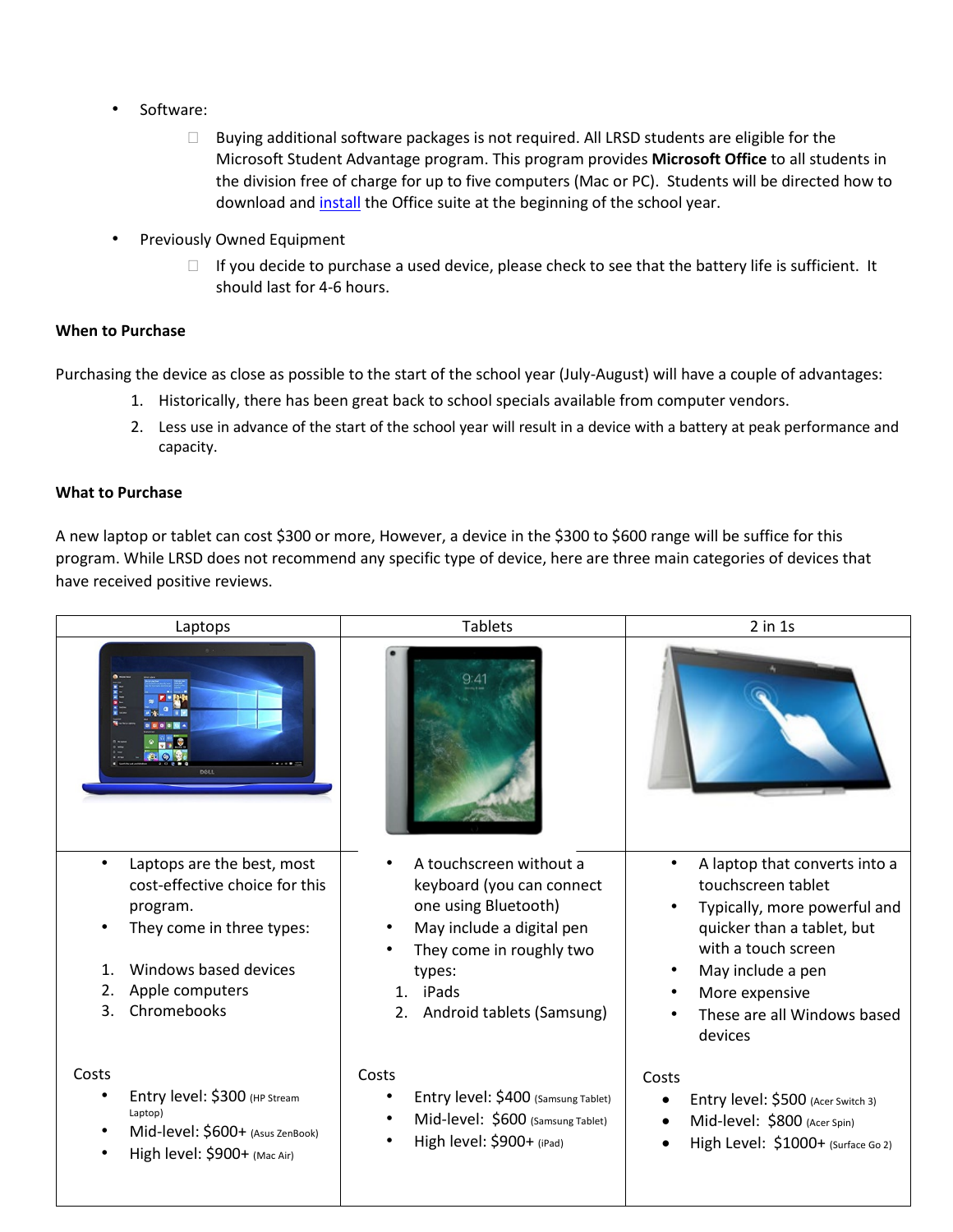- All Windows based laptops and tablets must be running **Windows 10.** If you have a Windows laptop that is running Windows 7 or 8.1, LRSD students can download Windows 10 for free from ou[r web](https://lrsd.onthehub.com/)  [store.](https://lrsd.onthehub.com/) Students must fill out the registration form first before they can sign in.
- All Mac and Chromebook laptops should have the newest operating system installed to ensure that the device is compatible with all our online systems. This is also true for all iOS and Android tablets.
- Only Chromebooks that can access the Google Play Store should be considered for this initiative. Chromebooks manufactured in 2018 fall into this category.

#### **Devices NOT Compatible with the LRSD School Program**

The following devices will not work with the division's internal systems and are not recommended. Several factors, including limited screen size or screen resolution, the inability to connect and use LRSD online documents, assignments or software, are issues with the devices listed here:

- Devices with screens less than nine inches
- Any Chromebooks made in 2017 or earlier

#### **Purchasing Used Devices**

Used laptops/tablets are a great option for families to consider. Please consider the following:

- Used devices must meet the basic requirements and have batteries capable of at least four to six hours.
- Used devices must meet the minimum requirements detailed in the "General Information" paragraph on page one.

#### **Vendor Partnerships**

LRSD is proud to announce that it has partnership with Powerland Computers that offers parents a purchase program for used, off-lease laptops at a very affordable price point. These devices are for families who need assistance purchasing laptops. To learn more about this program please contact your school administration. *Update – Due to Covid-19, Powerland does not have any laptops to purchase currently. Please wait until mid-August before inquiring if they have any laptops.* 

#### **Purchasing Software**

No additional software will be required. LRSD students are eligible to download Microsoft Office 365 for up to five personal devices. Learn how to download Microsoft Office here[. Learn how to download Microsoft](https://www.lrsd.net/schools/DCI/News/Pages/Office-for-Students.aspx) Office here.

#### **Virus Protection**

If you purchase a Windows device, you do not need to buy an antivirus program. There is an antivirus program already built into the operating system (Windows 8 or higher). If your laptop is running Windows 10, we recommend you use Microsoft Security Essentials (this is a free option).